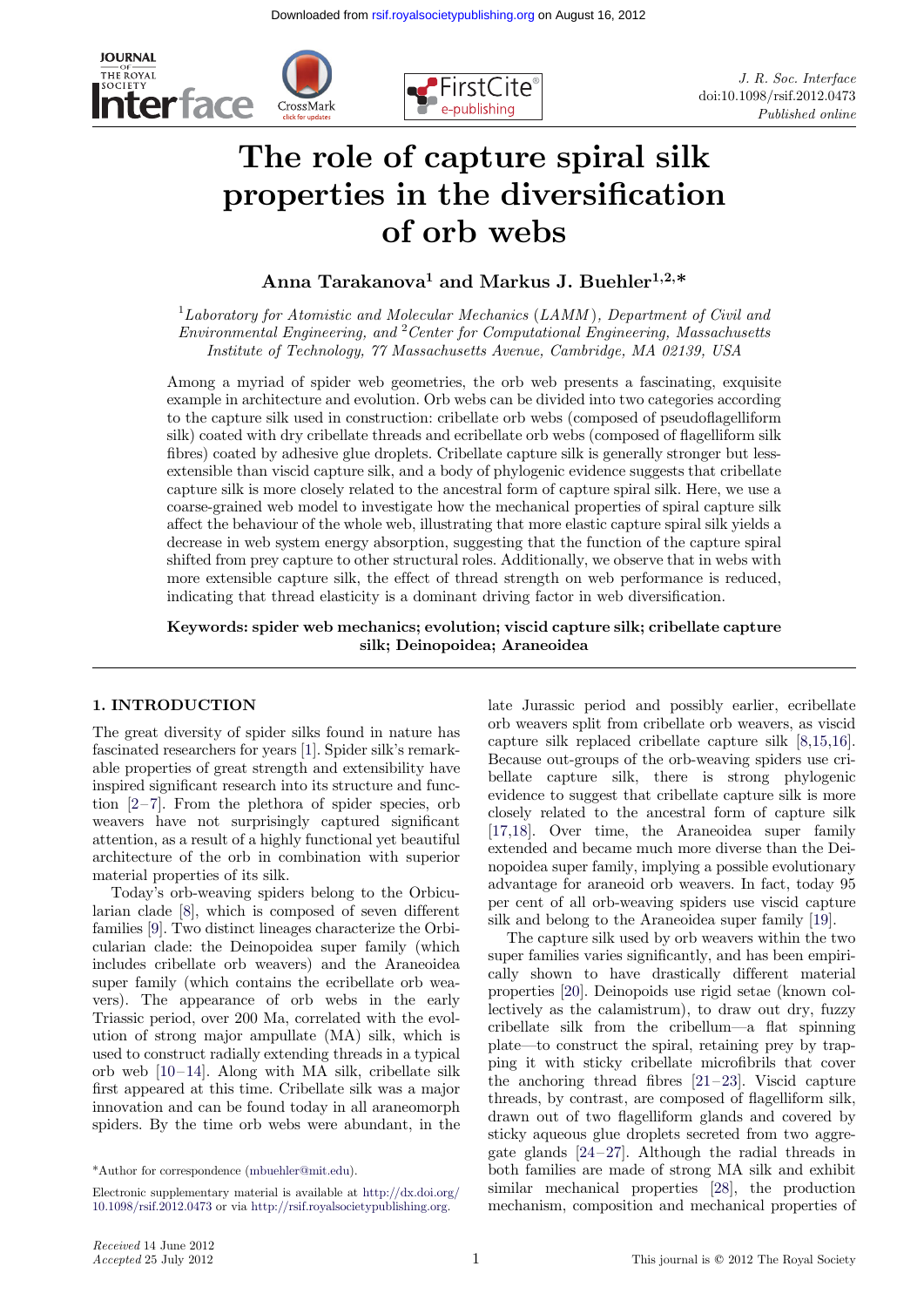<span id="page-1-0"></span>the capture spirals between the two super families exhibit stark differences.

The subject of spider evolution and the diversification of orb weavers, in particular, has been a central focus in a variety of studies that addressed driving factors ranging from spider silk composition and variation in web architecture, to physical and behavioural features of spiders. Specifically, a number of studies have discussed various advantageous aspects of viscid capture silk over cribellate capture silk. Opell hypothesized that the economical sticky capture silk produced by araneoids maximizes stickiness per capture area and is more economical with regard to material usage, yielding an evolutionary advantage on the basis of efficiency and economy [\[19](#page-8-0),[29,30\]](#page-8-0). Studies comparing trends in spider weight, orb web architecture and capture area concluded that araneoids were better equipped to dissipate the kinetic energy of faster, larger prey [\[31](#page-8-0)]. Blackledge et al. [\[8](#page-7-0)] compared the spiral silk spinning process, contending that a simpler process in araneoids contributed to their diversity. To produce cribellate threads, a spider spins a core thread, which is followed by a long, arduous process of adding a layer of microfibres, giving cribellate silk its properties [[17\]](#page-7-0). On the other hand, to produce viscid capture silk the spider spins flagelliform threads and covers them with aqueous glue as is the web is spun, speeding up the spinning process and minimizing energy costs. Similarly, Swanson et al. [[32\]](#page-8-0) concede that spinning morphology and variation in silk sequence are important evolutionary factors. In addition to a shift in spinning mechanism, Blackledge et al. [\[8](#page-7-0)] find a divergence from substrate-bound webs, arguing for behavioural implications to orb web evolution. Similarly, Vollrath et al. [[16](#page-7-0)] suggested that behavioural patterns determining web orientation and construction, as well as prey-sensing and prey-trapping mechanisms served as important evolutionary driving forces.

A particularly striking difference between cribellate capture silk and viscid capture silk is the shift in mechanical properties, which was recently characterized by a study by Swanson et al. [[20\]](#page-8-0)—the most extensive study on this topic to date, shown in figure 1. Capture silk has a key operational role in orb webs, particularly for prey interception and prey retention [[29,33](#page-8-0),[34\]](#page-8-0). It is also the most energetically costly component for spiders in both families [\[35](#page-8-0)]. The apparent trade-off in strength and extensibility of capture silks between the two super families [[20,36\]](#page-8-0) indicates that increased extensibility and reduced strength may be evolutionary advantageous. Additionally, it has been suggested that the vertical orientation of araneoid orb webs, compared with a more commonly found horizontal orientation of deinopoid orb webs, results in an ability to withstand greater impact forces by faster flying prey [[31,33,37](#page-8-0)]. This predicts effectively that the energy-absorption capacity of webs in the Araneoidea super family must be superior.

Spinning silk and creating the web is the single most dominant expense in the energy budget of spiders [\[38](#page-8-0)]. First of all, there are metabolic costs involved with synthesizing the amino acids in silk. The protein components also require a caloric energy expenditure.



Figure 1. A wide diversity of material properties are exhibited by capture silk threads in orb webs. Stress and strain of spiral capture threads at break were quantified in empirical tensile tests for 13 spider species, adapted from Swanson et al. [[20\]](#page-8-0). Capture silks in the Deinopoidea super family tend to have higher ultimate stresses and lower ultimate strains than capture silks found in the Araneoidea super family. This material 'trade-off' correlates with an apparent evolutionary advantage attributed to the more numerous araneoids. (Online version in colour.)

As the web is spun, there are costs associated with the spider's movement to create the orb [\[39](#page-8-0)]. These energetic expenses need to be counterbalanced by an effective prey-capture strategy. Such a biological trade-off strongly suggests that reducing metabolic, material and behavioural costs of building the web should play a large part in determining the evolution of the orb and its component parts. It is likely, then, that the transition from cribellate capture spiral silk to viscid spiral silk may largely be accounted for by an energetic advantage in using the latter.

Few studies have explicitly considered the relationship between material and structural variation across the spectrum of spiral silk and the connection to energy-absorptive capacity of orb webs. Kohler et al. [\[40](#page-8-0)] compared the mechanical properties of the threads, proposing a different mechanistic approach of energy dissipation. It was observed that energy was dissipated by araneoid webs through absorption by extensibility, while deinopoids dissipate energy by the friction of the small cribellate microfibrils. Craig [[33\]](#page-8-0) used web models to study the relationship of energy absorption to various architectural features, including radial prestress, the number of radials and spirals, and the angle of the web with respect to loading; however, she did not explicitly consider the effect of silk material properties on energy absorption. Additionally, Craig measured the energy-absorption capabilities of five real araneoid webs, on the basis of artificial loading experiments by calculating the kinetic energy of prey caught by each web. She concluded that web geometry is a key factor for high energy-absorbing webs, while properties of individual threads determine energy dissipation in small, low energy-absorbing webs. She suggested that because the latter was more evolutionary advantageous, the implication is that individual silk properties played an increasingly important role in the development of webs. Lin *et al.* [\[41](#page-8-0)] considered a finite-element model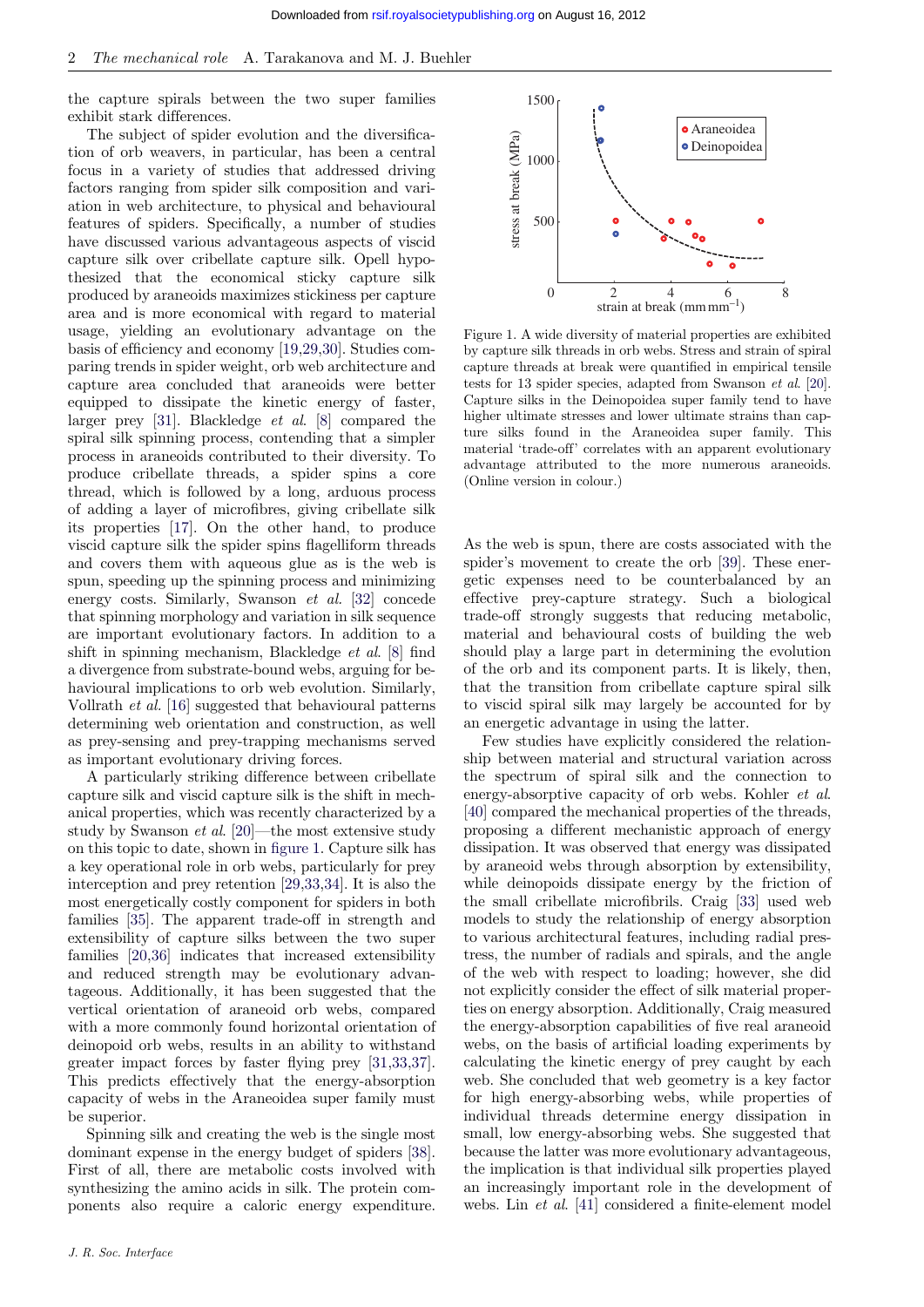<span id="page-2-0"></span>

The mechanical role A. Tarakanova and M. J. Buehler 3

Figure 2. Model development and application. (a) A spider web model exhibiting orb web geometry with eight radially extending threads responsible for structural support and a spiral thread involved primarily in prey retention is developed. This geometry is abundantly found in spiders of both Deinopoidea and Araneoidea super families (i). Constant-velocity force increments are applied to a radial thread segment (shown in red) to study web deformation behaviour for various capture silk material properties (ii).  $(b)$  Force-displacement data for a web pulled in the out-of-plane direction until failure. Numerals  $(i-iv)$  correspond to web deformation states as shown in (c).

of a web and found that aerodynamic damping plays a crucial role in energy dissipation during prey capture, however only for one species of spider. Sensenig *et al.* [\[42](#page-8-0)] studied 22 species of spiders and focused on the connection between silk quality and web geometry, demonstrating that larger spiders spin higher quality silk, using improved material properties and 'sparser' web architectures.

The consequences on web mechanics due to the apparent shift from stronger, less-extensible threads (such as those found in deinopoids) to weaker, more elastic threads in araneoids have never been explicitly studied, though several authors have proposed that the role of a material transition is the key in the evolution of orb-weaving spiders [[17](#page-7-0)[,43](#page-8-0)]. This variability is the product of a complex process, where ecological, behavioural and genetic factors play a significant role. Admittedly, these driving factors are numerous and often subtly interconnected, and conclusions drawn after complex evolutionary mechanisms have taken place may not be definitive. Yet, by focusing on specific patterns, we can address individual factors that may account for particular trends in order to formulate a wholesome understanding of evolutionary processes driving species diversification.

Here, we test the hypothesis that the observed shift in material behaviour of spiral silk is responsible for araneoids' ability to absorb and dissipate energy better than deinopoids [[10](#page-7-0),[14](#page-7-0)[,31,33](#page-8-0)]. Essentially, we use an inverse approach to understanding evolution, considering products of the evolutionary process within a web model to understand what mechanistic advantages ground the process itself.

#### 2. METHODS

We use a computational approach to probe the effect of varying capture silk material behaviour on the performance of the web, by systematically exploring material property trends representative of natural silk. The model permits controlled variation of capture silk properties to evaluate their effect on the response of the web, upon loading. Web structure, size and loading conditions are controlled while a systematic variation of capture thread material properties is applied based on observed empirical data [\[20](#page-8-0)]. Rather than predicting patterns and relationships grounded on observations of natural systems, we directly incorporate evolutionary products into the model.

#### 2.1. Web model

We use an orb web model composed of eight radially extending threads responsible for structural support and a spiral thread involved primarily in prey retention (figure 2a). Threads are represented by bead-spring elements with an equilibrium spacing of 0.01 m, mimicking a realistic size. The orb is approximated by an arithmetic spiral supported by radial threads at regular angular intervals. Connection points contain additional links to simulate the properties of the glue-like cement.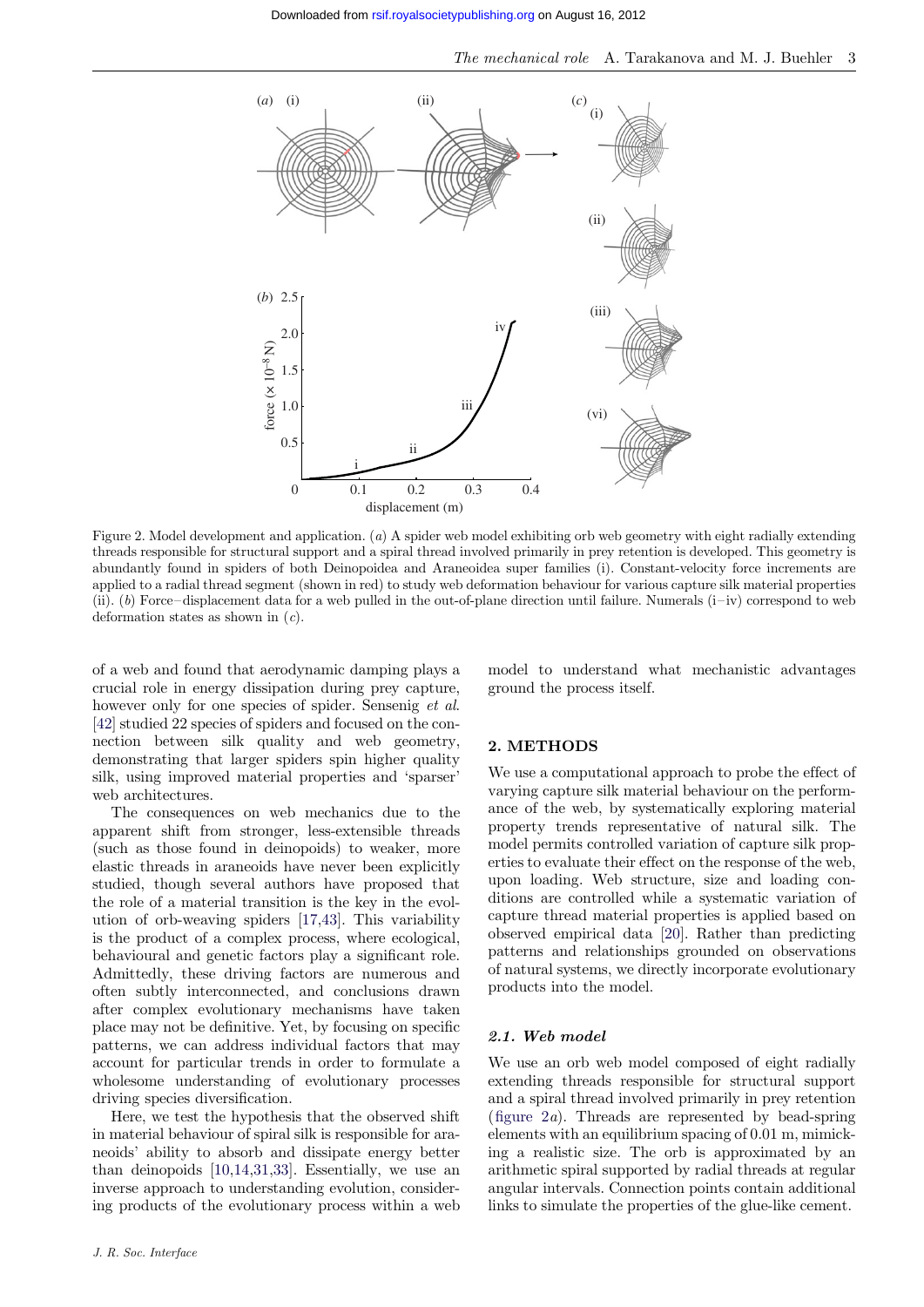<span id="page-3-0"></span>

Figure 3. Material law variation and impact on web mechanics. (a) Six material laws were used to model capture spiral threads in the web in order to characterize the effect of extensibility-for-strength exchange observed in spider capture silk (shown in black). Radial silk material behaviour exhibited little variation across species and was consequently kept consistent across the models. The dotted green line represents the atomistically derived material behaviour of dragline silk radial threads [[44\]](#page-8-0). The spread of maximum stress and strain values for capture silk is based on the observed silk material variation across spider species [\(figure 1\)](#page-1-0). An exponential material law was fit to tensile experiments [[20\]](#page-8-0), and kept consistent for all models. The web was parametrized accordingly for the six different spiral thread material laws, and deformation was applied as shown in [figure 2](#page-2-0)a. (b) Snapshots of the web corresponding to two extreme cases (labelled i, ii in  $(a)$ ).

Although many factors contribute to the mechanical behaviour of the web, in this study we are primarily concerned with the effect of varying material behaviour of spiral threads. To measure this effect, we compare a series of material laws describing capture spiral behaviour in the web, modelled after naturally observed spiral threads to reflect both the nonlinear elastic behaviour and ultimate values of strength and extensibility (figure 3a). The approximate material behaviour of the threads as well as the range of maximum strength and extensibility values considered is modelled after Swanson et al. [[20\]](#page-8-0). The total energy of the web system is defined according to a particle dynamics formulation as the sum of the elastic potentials of all threads, where  $\phi_{\text{material}}$  refers to the constitutive energy expression of the specific silk material:

$$
U_{\text{web}} = \Sigma_{\text{threads}} \phi_{\text{material}}.
$$
 (2.1)

The material behaviour of the threads is implemented by a combination of atomistically derived and empirically parametrized models. Because radial thread behaviour shows little variation across species when compared

Table 1. Atomistically derived dragline silk potential parameters and physical dimensions of radial and spiral thread diameters, taken from experimental findings [\[50,51](#page-8-0)].

| parameter                                                  | value        |
|------------------------------------------------------------|--------------|
| initial stiffness, $E_1$                                   | 875.9 MPa    |
| exponential parameter, $\alpha$                            | 14.2         |
| tangent stiffness parameter, $\beta$                       | $180$ MPa    |
| final stiffness, $E_2$                                     | 491.2 MPa    |
| yield strain, $\varepsilon_{v}$                            | 0.1356       |
| softening strain, $\varepsilon_{\rm s}$                    | 0.6322       |
| ultimate (breaking) strain, $\varepsilon_{\rm h}$          | 0.6725       |
| radial thread diameter (from earlier)<br>studies $[50,51]$ | $3.93 \mu m$ |
| spiral thread diameter (from earlier<br>studies $[50,51]$  | $2.40 \mu m$ |

with the material variation of spiral threads [[20,28](#page-8-0)], a single material law is used for radial threads across the models. It is parametrized from full atomistic simulations of MA dragline spider silk (figure  $3a$ ) [[45](#page-8-0)–[49\]](#page-8-0), defined by the constitutive behaviour:

$$
\phi_{\text{radial}}(r) = A_0 \times \begin{cases} \frac{1E_1}{2r_0}(r - r_0)^2, r \le r_{\text{y}}\\ \frac{r_0}{\alpha} \exp\left[\frac{\alpha(r - r_{\text{y}})}{r_0}\right] + \frac{1}{2r_0}(r - r_{\text{y}})^2\\ + C_1(r - r_{\text{y}}) + C_3, r_{\text{y}} \le r < r_{\text{s}}\\ \frac{1E_2}{2r_0}(r - r_{\text{s}})^2\\ + C_2(r - r_{\text{s}}) + C_4, r_{\text{s}} \le r < r_{\text{b}}\\ 0, r \ge r_{\text{b}}. \end{cases} \tag{2.2}
$$

All parameters are consistent with our earlier model reported in Cranford et al. [[44\]](#page-8-0). Model parameters and experimentally derived geometric thread parameters are listed in table 1. Six material laws are considered for capture spiral threads in the web model in order to characterize the effect of extensibility-for-strength exchange observed in capture silk across different species of spiders (figure 3a) [\[20](#page-8-0)]. An exponential material law is fit to tensile experiments [\[20](#page-8-0)], and kept consistent across the models to controllably observe the effect of strength and extensibility variation. The material law for spiral capture silk is described by

$$
\phi_{\text{spiral}}(r) = A_0 \times \begin{cases} r_0 a \exp\left[\frac{(r - r_0)}{r_0}\right] \\ + \frac{1}{2} \frac{br(r - 2r_0)}{r_0} + rc, r < r_0 \\ 0, r \ge r_0. \end{cases} \tag{2.3}
$$

The spread of ultimate strength and strain values,  $(\sigma_f, \varepsilon_f)$ , for capture silk is based on observed silk material behaviour variation across a series of spider species ([figure 1](#page-1-0)) [[20\]](#page-8-0). Critical values for the six material laws are listed in [table 2.](#page-4-0) The modulus at small deformation,  $E_1$ , is assumed to be 3 MPa for capture silk [[52\]](#page-8-0). The ultimate strength and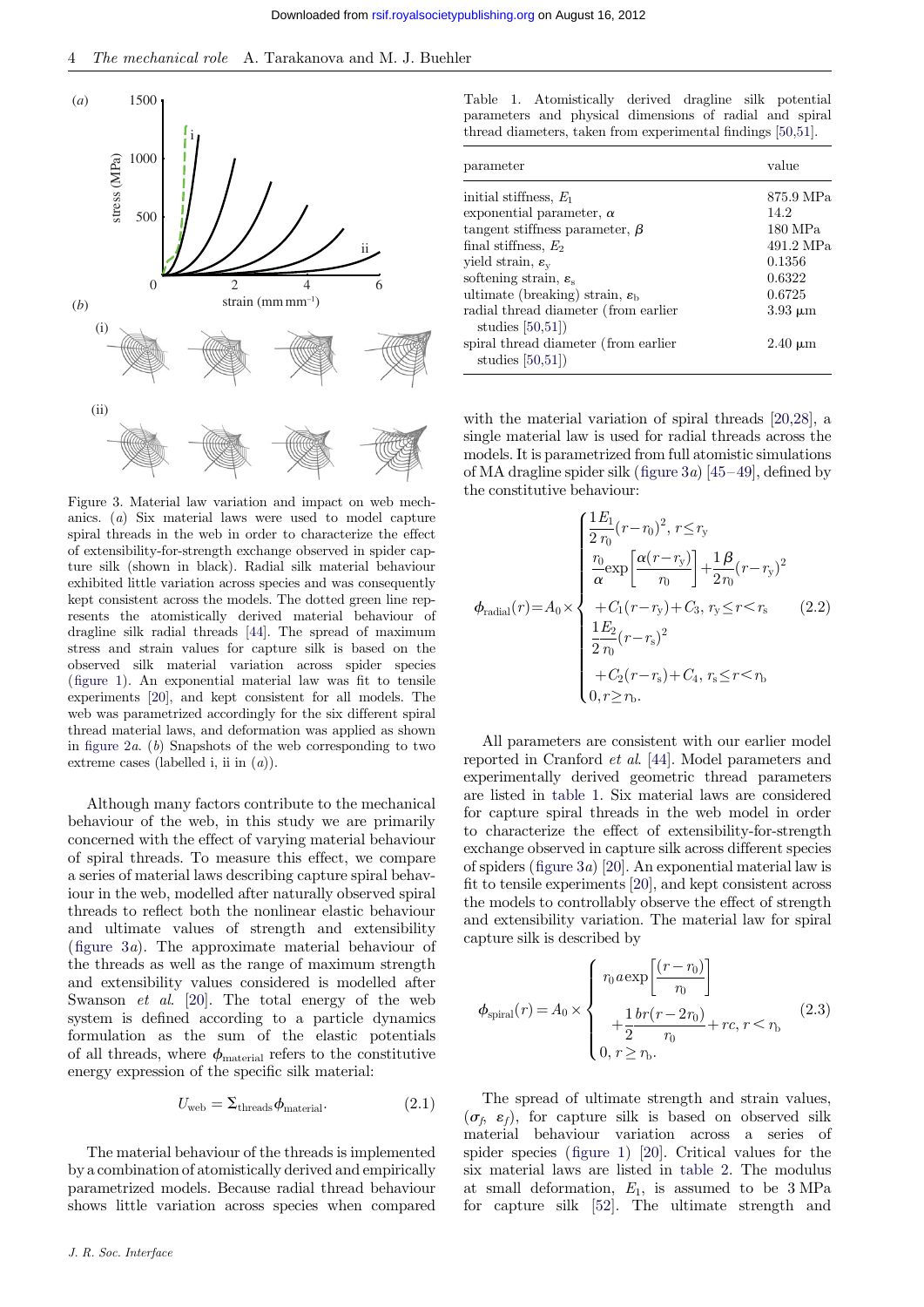<span id="page-4-0"></span>

| Table 2. Ultimate strength and strain parameters for the           |  |  |  |  |  |  |
|--------------------------------------------------------------------|--|--|--|--|--|--|
| material laws depicted for six spiral silk models in figure $3a$ . |  |  |  |  |  |  |

| model          | ultimate tensile<br>strength, $\sigma_f(MPa)$ | ultimate tensile<br>strain, $\varepsilon_f$ (mm mm <sup>-1</sup> ) |
|----------------|-----------------------------------------------|--------------------------------------------------------------------|
|                | 1200                                          |                                                                    |
| $\overline{2}$ | 1000                                          | 2                                                                  |
| 3              | 800                                           | 3                                                                  |
| 4              | 600                                           | 4                                                                  |
| 5              | 400                                           | 5                                                                  |
| 6              | 200                                           | 6                                                                  |

strain values of the silks define the constants in equation (2.3) as

$$
a = \frac{\sigma_{\rm f} - E_{\rm i}\varepsilon_{\rm f}}{e^{\varepsilon_{\rm f}} - \varepsilon_{\rm f} - 1},
$$
  
\n
$$
b = E_{\rm i} - a
$$
  
\nand 
$$
c = -a.
$$
 (2.4)

## 2.2. Loading conditions

Mechanical loading is applied to web models as illustrated in [figure 2](#page-2-0)a (loaded threads shown in red). A constantvelocity spring load (a spring constant of  $0.007 \text{ N m}^{-1}$ and a constant velocity of  $0.002 \text{ m s}^{-1}$ , resulting in a constant applied force of  $0.000014 N s^{-1}$  is applied to a segment of thread in the out-of-plane direction, incrementally until failure. This loading scenario is meant to mimic the force experienced by the web upon impact of prey applied primarily at a right angle [\[1](#page-7-0)]. Out-of-plane deflection and force are calculated. A sample plot is presented in [figure 2](#page-2-0)b. Corresponding web deformation states are shown in figure  $2c$ , depicting a sample dataset to show how energy absorption is quantified.

Web deformation and failure mechanics are quantified in the models by comparing the energy-absorption capacity of the web. It has been suggested that among various strategies of dissipating energy, specifically among internal energy dissipation of radial and spiral threads and aerodynamic damping, radials play the most significant role in prey capture [[53\]](#page-8-0). Nevertheless, understanding how material behaviour of the spirals affects energy dissipation can elucidate the functional role spirals play in the web. In our study, we define web performance by the amount of energy it can absorb. This energy is quantified as the area under the force– displacement curve of the web, shown in [figure 2](#page-2-0)b, as it is stretched by a spring-load, until failure, defined as the breaking point of the loaded threads. The kinetic energy of the prey can either be stored through elastic deformation of spiral and radial threads or it could be dissipated in the form of heat through friction as the web stretches [\[41,52](#page-8-0)]. So, more accurately, the energy we calculate includes both the energy absorbed by elastic deformation and the energy dissipated through friction. It has been shown in sequential loading and unloading experiments of real silk fibres that hysteresis in silk threads is about 65 per cent, indicating that 65 per cent of the kinetic energy is dissipated in the form of heat, upon impact [\[1](#page-7-0),[52\]](#page-8-0). The area 'lost' to hysteresis corresponds to the energy dissipated through friction. So,



Figure 4. Energy absorption, toughness and other mechanical properties of the web. (a) Energy absorbed by the web (defined as the area under the force–displacement curve) and the corresponding capture thread toughness (defined as the area under the stress–strain curve for a single spiral thread),  $(b)$  force of the web at break, and (c) displacement of the web at break compared for six material laws shown in [figure 3](#page-3-0)a. (Online version in colour.)

when we refer to energy-absorption capacity, we are in fact discussing the total energy associated with deformation, which is a combination of energy dissipated in the form of heat and the energy absorbed through elastic stretching. Friction is simulated by a damping force introduced in the model while elastic energy dissipated is governed by the formulation of the material behaviour of the threads.

## 3. RESULTS AND DISCUSSION

To capture the variation in energy-absorption capabilities of a web due exclusively to fluctuation in capture silk material behaviour, six material laws were considered (shown in [figure 3](#page-3-0)a) representing the observed trend in capture thread material [\[20](#page-8-0)]. Each model was identically deformed to track the force –displacement behaviour and the energy absorbed. Four representative loading scenarios were studied, yielding similar results (see the electronic supplementary material, figure S1). Loading regions surrounding both spiral and radial threads were considered, as well as regions close to and far away from the hub. Results for the loading scenario shown in figure  $2c$  are presented in figure 4. Energy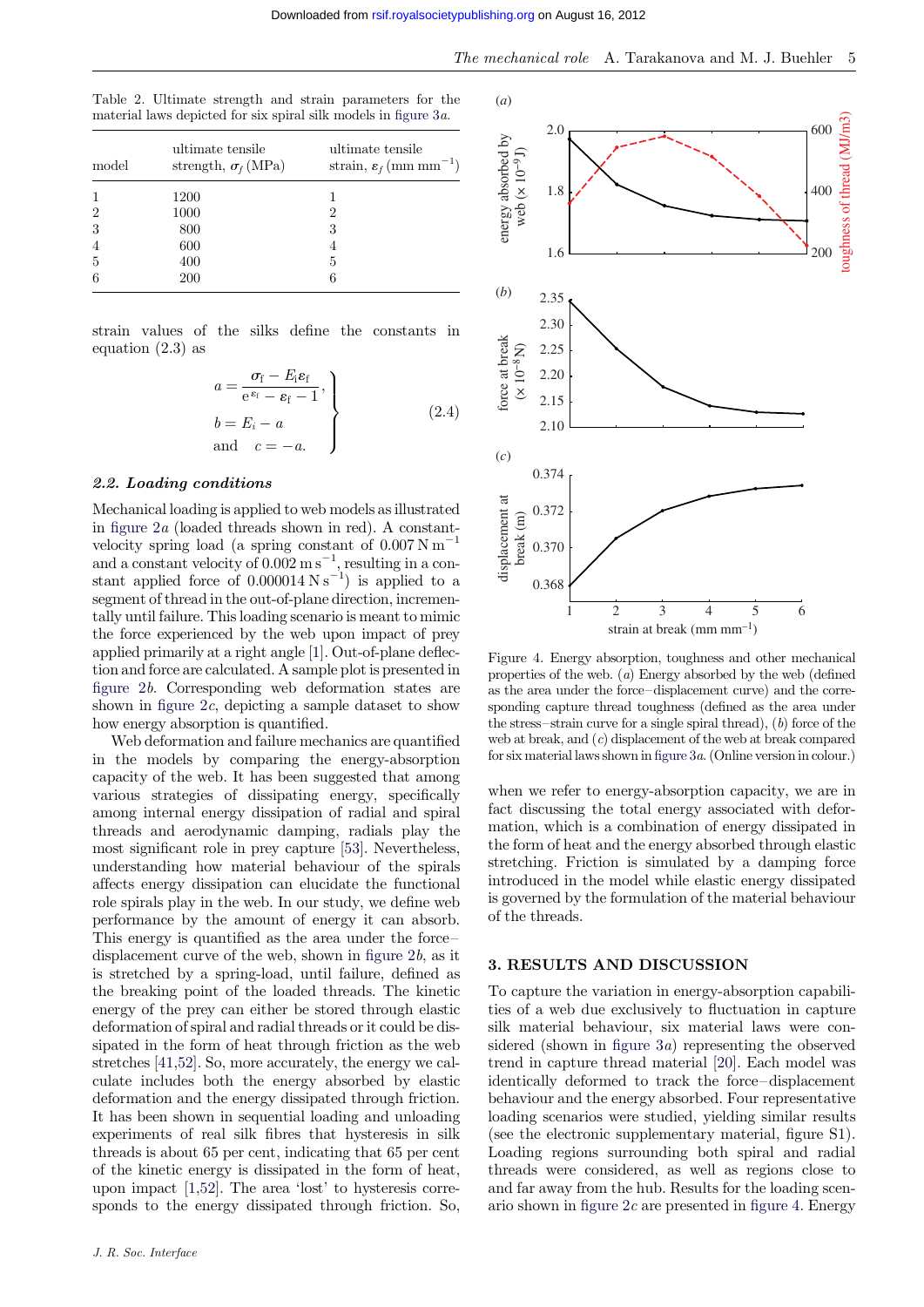absorbed by the web and toughness of individual capture silk fibres is shown in [figure 4](#page-4-0)a. Toughness of thread fibres was calculated as the area under the stress – strain curve used to parameterize individual threads in the web models. A peak in thread toughness is observed at a balance of strength and extensibility, where  $(\sigma_f, \varepsilon_f) = (800 \text{ MPa}, 3 \text{ mm mm}^{-1})$ . Contrary to expectation, energy absorption of the web steadily decreases as extensibility replaces strength in the fibres of the capture silk, even as toughness of the individual fibres peaks. The maximum force and displacement of the web prior to breaking is captured in figure  $4b$ ,  $c$ for the corresponding material law models from [figure 3](#page-3-0)a. Three additional loading scenarios are considered, and the web is found to behave in a similar manner (see the electronic supplementary material, figure S1). The force to break the web decreases with decreased capture thread strength, while maximum extension of the web increases with increased capture thread extensibility, as expected. Energy absorbed by the web is determined both by the maximum force required to break the web and by the ultimate extension that the web can reach before breaking. We attribute the surprising finding that energy-absorption capacity decreases with increasing capture thread extensibility, even as thread toughness peaks, to the fact that the force required to break the web must be the dominating factor determining web performance.

We conclude that the *mechanism of deformation* that appears in webs made of viscid capture silk, rather than the overall ability of these webs to absorb energy, is more significant to the observed success of viscid capture silk. The difference in energy-dissipation mechanisms between the two spider super families has been observed previously by Kohler et al. [[40\]](#page-8-0). In this study, we find that the mechanism of web deformation may be more relevant to spider diversification than the ability of the web to absorb more energy upon deformation. Web deformation is captured explicitly for two representative web models in [figure 3](#page-3-0)a, comparing two limiting cases: (i) exceptionally strong spiral threads exhibiting minimal extension and (ii) weak, yet extremely elastic spiral threads. Snapshots of the web under deformation are shown in [figure 3](#page-3-0)b. For the stronger, less-extensible spiral threads (i), the web extends as an umbrella, where spiral threads act cooperatively with radials, causing a more global deformation as a result of a similar material law defining radial and spiral thread mechanics. Weaker, more extensible spirals (ii) have a greater effect on the web's deformation mechanism, as they are more pronouncedly engaged in full-structure deformation, resulting in localization. This achieves greater web extensibility; however, because deformation is governed by the weaker spirals, the total energy-absorption capacity is reduced. The wide diversification of araneoid spiders implies that even with a reduced capability to absorb and dissipate energy, the mechanism of web deformation through extension is advantageous in prey capture.

Our rather surprising observation that viscid capture silk in the web results in lower energy dissipation also implies that capture threads in araneoids play a weaker prey-catching function, as has been suggested in a recent study by Sensenig et al. [[53\]](#page-8-0). We propose

that the mechanism of prey capture in the orb is more important from the evolutionary standpoint of capture silk than the web's total dissipative capacity.

In an earlier study, we compared the mechanical response of a loaded web composed of threads with varying material laws [\[44\]](#page-8-0). In particular, we found that a web composed of natural silk with a characteristic nonlinear material law was more robust and damage tolerant than a web made of threads with material laws mimicking standard engineering materials with a stiffer initial regime upon deformation. Similarly, the more elastic viscid silk compared favourably against stiffer cribellate silk. One reason for this may be the minimization of damage to the web in the case of mechanical failure. If the web breaks, we observe that damage is much more localized; so it is more economical for the spider to rebuild. Hence, the reduced energy-dissipation capacity observed for weaker capture threads may be counterbalanced by the conservation of metabolic energy used to restore damaged regions. Effectively, the capture threads adopt a new function in the web: they optimize the spider's energy primarily by improving the web's structural mechanics rather than through prey capture.

This observation may also shed light on the role of capture silk in prey retention after it has been intercepted by the web. In webs made of viscid capture silk, prey is retained by sticking to the aqueous glue droplets coating the threads, which cling to the prey as it struggles to escape. Previous studies have discussed the importance of web geometry and close alignment of spiral threads for engulfing the struggling prey as it adheres to adjacent threads [\[9](#page-7-0)]. The increased elasticity of capture thread plays an important role in dissipating kinetic energy of the prey upon recoil. We propose that in addition to serving a dissipative function as the prey oscillates in the web, more elastic capture silk keeps the prey in a contained region of the web, forcing it to attach to adjacent threads more efficiently.

To systematically compare the effect of capture silk material variation on web mechanics, 24 material laws were studied, spanning the full spectrum of experimentally observed capture silk material laws (figure  $5a,c$ ). Again, four loading scenarios were considered, illustrated in the electronic supplementary material, figure S1. Results for the representative loading scenario in [figure 2](#page-2-0) is shown in [figure 5.](#page-6-0) The effect of increasing thread extensibility for a constant thread strength ([figure 5](#page-6-0)a) as well as the effect of varying strength at a constant extensibility ([figure 5](#page-6-0)c) was evaluated. The effect of increasing thread extensibility for a given strength value is comparable to the effect of increasing extensibility and simultaneously decreasing strength, as in [figure 3](#page-3-0)a. Here too, energy absorption decreases with increasing thread extensibility, because deformation becomes primarily governed by the weaker spiral threads. A similar loading scenario, but closer to the hub of the web, yielded a similar result (see the electronic supplementary material, figure  $S2a$ ). Spiral thread loading was considered for comparison, but we found that, as a result of the highly variant mechanical properties between spiral and radial threads, loading of spirals resulted in very localized failure of the loaded thread, and the web's energy absorption was therefore governed by the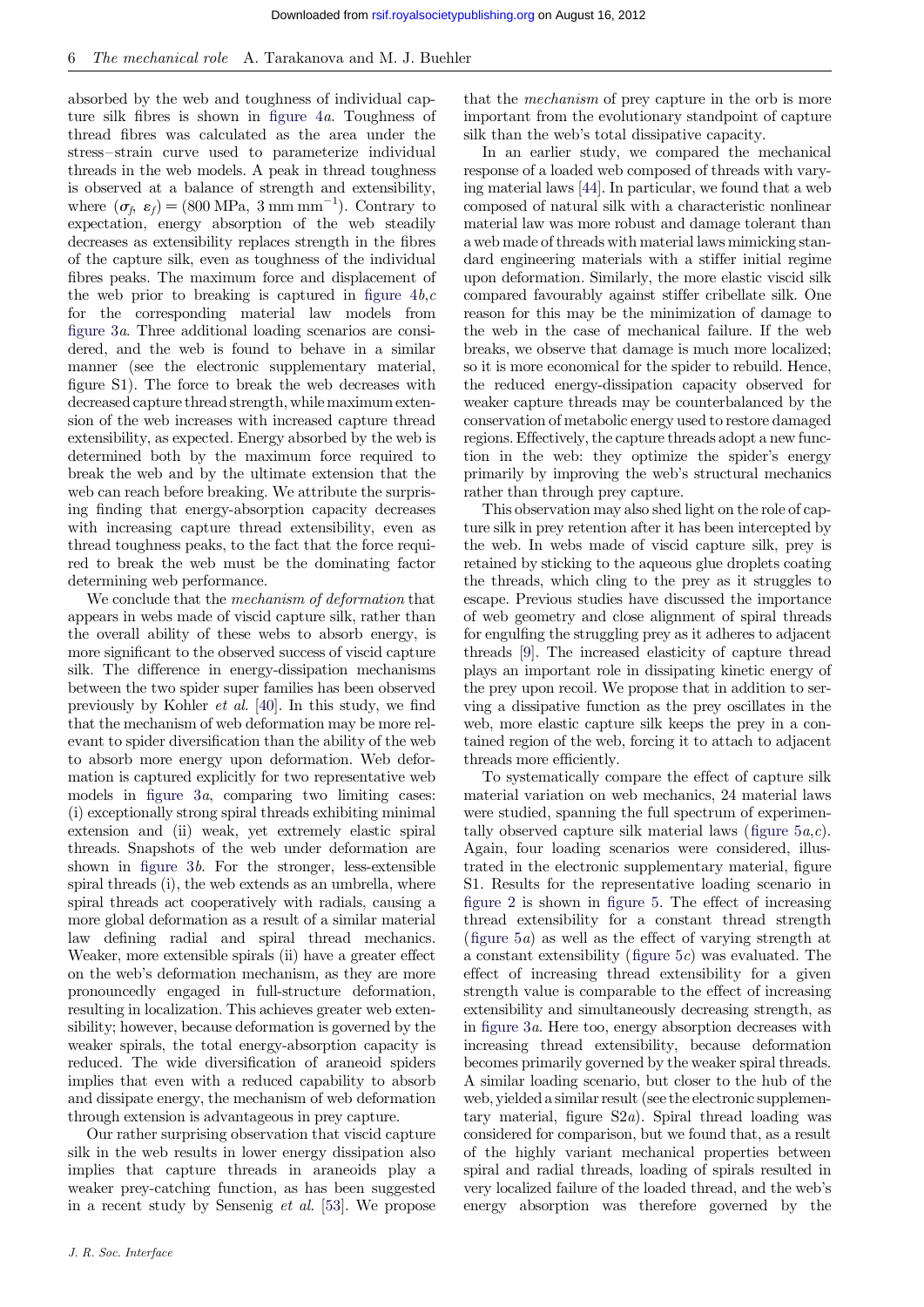<span id="page-6-0"></span>

Figure 5. The effect on web performance due to variation in capture silk properties. (a) Summary of 24 material laws used for parametrizing capture silk in web models. Material laws are colour-coded, showing a trend of increasing extensibility for a given thread strength. (b) Energy absorbed by the web under loading conditions shown in figure  $2a$  is recorded for each model. (c) The same 24 material laws are shown, coloured to show a trend of increasing strength for a given thread extensibility. (d) The effect on energy absorption by the web when increasing the strength of the material while keeping extensibility constant for six different breaking strains shown in (c). Baseline energy absorption is defined as the energy absorbed for breaking stress of 600 MPa for a set of material laws at a given breaking strain.

mechanical properties of the spiral threads alone (see the electronic supplementary material, figure S3).

When extensibility is held constant for a set of strength values, as in figure 5c, an interesting trend is observed. As threads become more extensible, the ultimate strength of the thread has an increasingly reduced effect on web performance, quantified by the web's energy-absorption capacity. For instance, the energy absorbed in webs with  $(\sigma_f, \varepsilon_f) = (600 \text{ MPa}, 6 \text{ mm mm}^{-1})$  and  $(1200 \text{ MPa},$ 6 mm  $\text{mm}^{-1}$ ) is approximately equal, while the difference is much more pronounced between webs with  $(\sigma_f, \varepsilon_f)$  =  $(600 \text{ MPa}, 1 \text{ mm mm}^{-1})$  and  $(1200 \text{ MPa}, 1 \text{ mm mm}^{-1})$ ; figure  $5b$ ). Increase from baseline energy, defined as the energy absorption for breaking strength of 600 MPa, is explicitly shown in figure  $5d$ . The least significant increase is observed for the most extensible threads. Loading closer to the hub results in a similar trend (see the electronic supplementary material, figure S2b). This gives a direct mechanistic insight into the material 'trade-off' observed in the evolution of webs: more extensible threads do not 'need' strength to provide a particular function in a full web structure, as deformation is governed by extensibility. For a large thread extensibility, strength plays an insignificant role in improving energy-dissipation capacity. Therefore, more elastic, weaker threads can achieve the same effect and thereby reduce associated production costs for the spider. So, to the extent that spiral thread contributes to prey capture, the spider optimizes cost effectiveness by making weaker threads that achieve the same functional role.

These findings suggest that the key for the observed evolutionary trade-off between strength and extensibility of spirals is not primarily a result of improved energy-absorption capacity in more extensible webs. Rather, it is a combination of at least two factors. First of all, more extensible, weaker threads, representative of viscid capture silk, result in increased and highly localized deformation of the web structure. This method of energy dissipation—through elastic deformation functions in arresting quick-flying prey. It seems that the evolution of viscid capture silk is tied to a different mechanism of dissipating energy rather than to a greater total energy dissipation per se. This may be advantages from a structural point of view (as a source of minimizing damage, should it occur), and from the prey-capture perspective (as web extension localizes prey upon impact, making capture easier). Secondly, as threads become more extensible, less strength is needed to achieve the same effective energy-dissipation response in the web an additional metabolic advantage with regard to energy conservation.

We note that because our study considers variation in spiral threads only, it may be offset in natural systems by parallel changes in radial thread diversification, although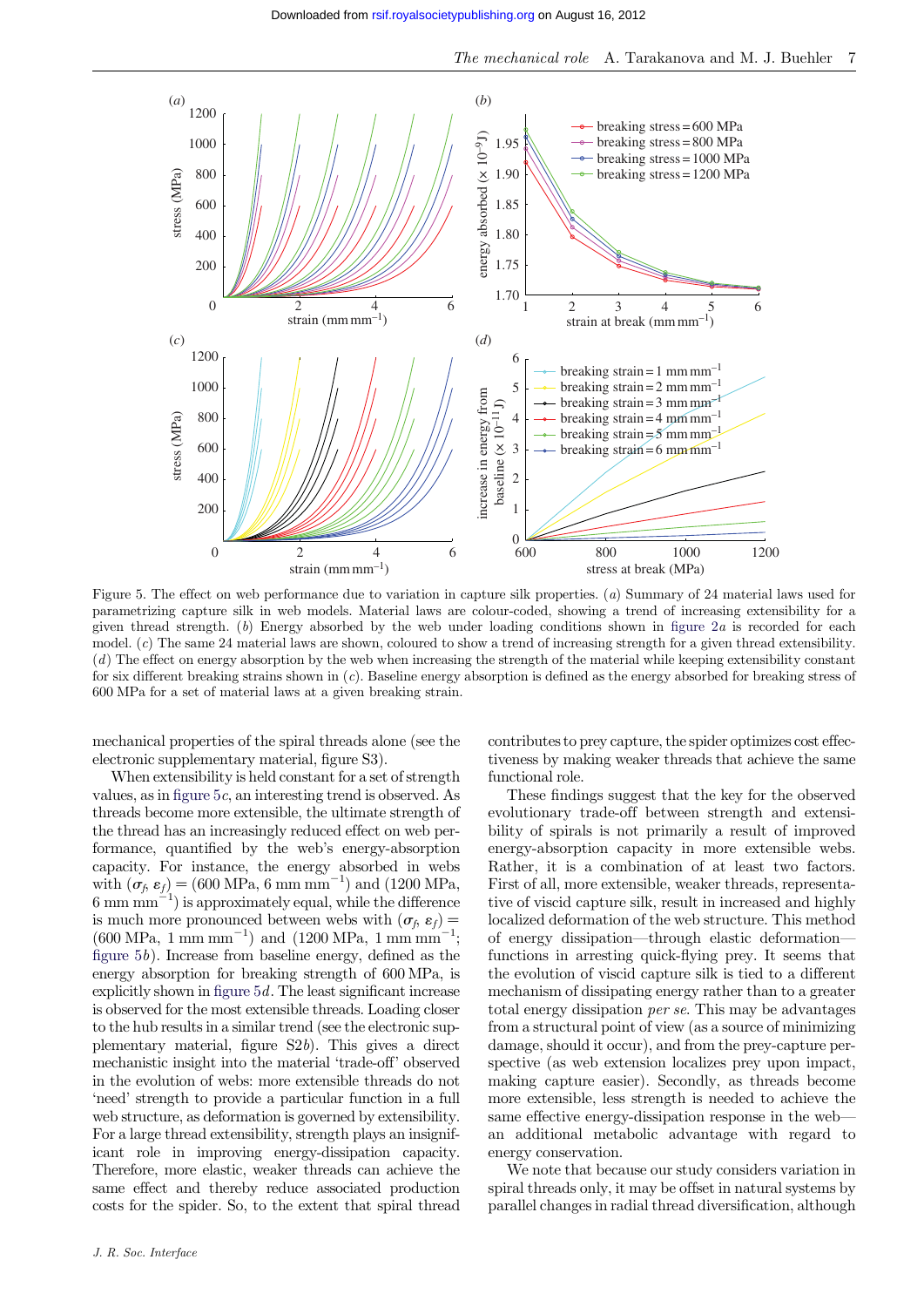<span id="page-7-0"></span>variation in radial threads is generally much less significant than in spirals [\[28](#page-8-0)]. However, our goal is to understand the mechanistic effect on the web's response resulting from variations in spiral thread material behaviour alone, as this trend is most striking and largely unexplored across species. We show that the observed trade-off is not only behaviourally and energetically advantageous for the spider, but mechanically optimized. As the thread becomes more extensible, it needs less strength to absorb equivalent amounts of energy. In other words, the ultimate strength of spiral threads has a reduced effect on the behaviour of the web system as threads become more elastic.

Various complementary studies have tried to explain the success of viscid capture silk and its role in the evolution of the orb web [8,16,17[,19](#page-8-0),[29,32,43](#page-8-0)]. Now, we can add to the list the mechanical benefits of the observed trade-off between strength and extensibility, demonstrative of the shift from cribellate to viscid capture silk: viscid capture silk is beneficial for minimizing energetic costs associated with orb creation, helps to reduce damage under extreme loads and retains prey by localizing it in the web.

## 4. CONCLUSIONS

The two primary findings of this study are as follows. First, by systematically varying the material behaviour of capture silk within the web model, we find that the governing evolutionary principle from the mechanical standpoint is the mechanism of deformation rather than an increased energy-absorption capacity. We attribute the loss in energy-absorption capacity to the effective deformation mechanism dominated by weaker spiral threads. We explain this shift in the light of an increased damage tolerance and better prey-retention capability. The second contribution of this study is the finding that more extensible spiral threads require minimal strength for optimized effect. Extensibility dominates over strength in capture silk, in defining web performance, as the effect of strength is progressively reduced when extensibility is increased. These results suggest that the effective prey-capture mechanism is tied to a 'less-expensive' metabolic process for making silk, allowing the spider to conserve energy by producing weaker but equally functional silk.

The cooperative effect of threads in the web plays a major role in determining web function and needs to be considered when evaluating evolutionary trends in material behaviour of individual fibres. This approach may be instrumental in understanding the evolution of other hierarchical structures. The use of modelling may be applied more broadly to understand evolutionary shifts by simulating modifications not only in material behaviour, but also in a variety of other factors, such as environmental conditions or system structure. Furthermore, these findings suggest that the material shift naturally derived through evolutionary mechanisms in spider silk may be used more generally in engineered heterogeneous materials requiring conservation of phases contributing to material strength. We propose that natural structures provide

This work was supported by the Office of Naval Research (PECASE, grant no. N000141010562), the National Science Foundation (CAREER, grant no. CMMI-0642545) and by a Robert A. Brown Presidential Fellowship. All simulations have been carried out at MIT's Laboratory for Atomistic and Molecular Mechanics (LAMM). We thank the reviewers for their helpful comments and suggestions.

#### **REFERENCES**

- 1 Denny, M. 1976 Physical properties of spiders silk and their role in design of orb-webs. J. Exp. Biol.  $65, 483-506$ .
- 2 Agnarsson, I., Kunter, M. & Blackledge, T. A. 2010 Bioprospecting finds the toughest biological material: extraordinary silk from a giant riverine orb spider. PLoS ONE 5, e11234. (doi:10.1371/[journal.pone.0011234](http://dx.doi.org/10.1371/journal.pone.0011234))
- 3 Heim, M., Romer, L. & Scheibel, T. 2010 Hierarchical structures made of proteins. The complex architecture of spider webs and their constituent silk proteins. *Chem.* Soc. Rev. 39, 156-164. [\(doi:10.1039](http://dx.doi.org/10.1039/b813273a)/b813273a)
- 4 Omenetto, F. G. & Kaplan, D. L. 2010 New opportunities for an ancient material. Science 329, 528-531. ([doi:10.](http://dx.doi.org/10.1126/science.1188936) 1126/[science.1188936](http://dx.doi.org/10.1126/science.1188936))
- 5 Vepari, C. & Kaplan, D. L. 2007 Silk as a biomaterial. Prog. Polym. Sci. 32, 991-1007. ([doi:10.1016](http://dx.doi.org/10.1016/j.progpolymsci.2007.05.013)/j.progpo [lymsci.2007.05.013](http://dx.doi.org/10.1016/j.progpolymsci.2007.05.013))
- 6 Vollrath, F. 1999 Biology of spider silk. Int. J. Biol. Macromol. 24, 81 –88. (doi:10.1016/[S0141-8130\(98\)00076-2\)](http://dx.doi.org/10.1016/S0141-8130(98)00076-2)
- 7 Tarakanova, A. & Buehler, M. J. 2012 A materiomics approach to spider silk: protein molecules to webs. JOM 64, 214 –225. (doi:10.1007/[s11837-012-0250-3](http://dx.doi.org/10.1007/s11837-012-0250-3))
- 8 Blackledge, T. A., Scharff, N., Coddington, J. A., Szuts, T., Wenzel, J. W., Hayashi, C. Y. & Agnarsson, I. 2009 Reconstructing web evolution and spider diversification in the molecular era. Proc. Natl Acad. Sci. USA 106, 5229–5234. (doi:10.1073/[pnas.0901377106\)](http://dx.doi.org/10.1073/pnas.0901377106)
- 9 Blackledge, T. A., Kuntner, M. & Agnarsson, I. 2011 The form and function of spider orb webs: evolution from silk to ecosystems. Adv. Insect Physiol.  $41$ , 175-262. ([doi:10.](http://dx.doi.org/10.1016/B978-0-12-415919-8.00004-5) 1016/[B978-0-12-415919-8.00004-5](http://dx.doi.org/10.1016/B978-0-12-415919-8.00004-5))
- 10 Craig, C. & Brunetta, L. 2010 Spider silk: evolution and 400 million years of spinning, waiting, snagging, and mating, 1st edn. New Haven, CT: Yale University Press.
- 11 Zschokke, S. 2003 Spider-web silk from the Early Cretaceous. Nature 424, 636 –637. [\(doi:10.1038](http://dx.doi.org/10.1038/424636a)/424636a)
- 12 Penney, D. & Ortuno, V. M. 2006 Oldest true orb-weaving spider (Araneae: Araneidae). Biol. Lett. 2, 447 –450. (doi:10.1098/[rsbl.2006.0506](http://dx.doi.org/10.1098/rsbl.2006.0506))
- 13 Selden, P. A. 1989 Orb-web weaving spiders in the Early Cretaceous. Nature 340, 711– 713. ([doi:10.1038](http://dx.doi.org/10.1038/340711a0)/ [340711a0](http://dx.doi.org/10.1038/340711a0))
- 14 Harmer, A. M. T., Blackledge, T. A., Madin, J. S. & Herberstein, M. E. 2011 High-performance spider webs: integrating biomechanics, ecology and behaviour. J. R. Soc. Interface 8, 457–471. (doi:10.1098/[rsif.2010.0454](http://dx.doi.org/10.1098/rsif.2010.0454))
- 15 Coddington, J. 1982 Monophyletic origin of orb-webs. Am. Zool. 22, 886.
- 16 Vollrath, F. & Selden, P. 2007 The role of behavior in the evolution of spiders, silks, and webs. Annu. Rev. Ecol. Evol. Syst. 38, 819 –846. (doi:10.1146/[annurev.ecolsys.37.](http://dx.doi.org/10.1146/annurev.ecolsys.37.091305.110221) [091305.110221\)](http://dx.doi.org/10.1146/annurev.ecolsys.37.091305.110221)
- 17 Blackledge, T. A. & Hayashi, C. Y. 2006 Unraveling the mechanical properties of composite silk threads spun by